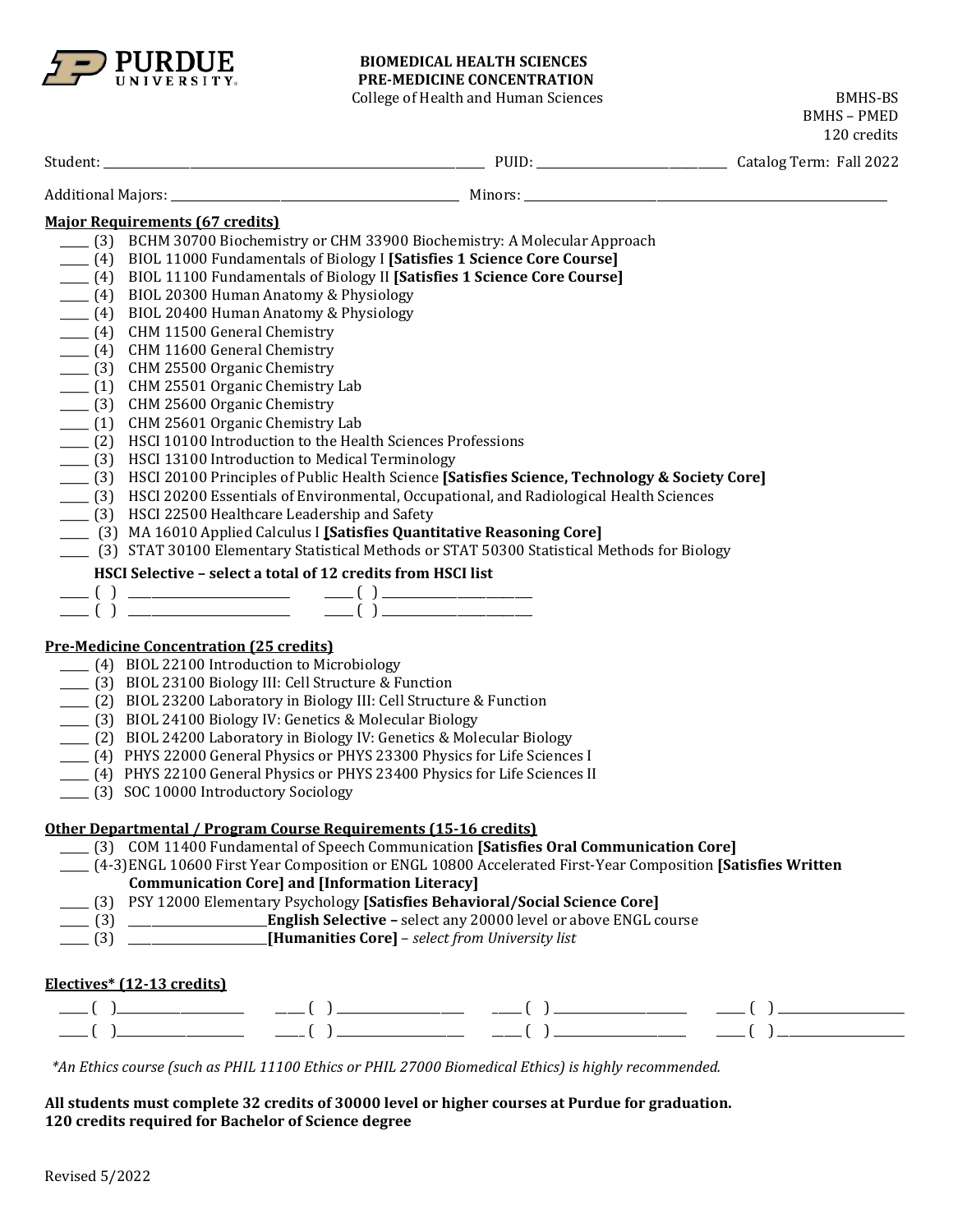HSCI Selective List – select 12 credits HSCI 30500 Basics of Oncology HSCI 31000 Imaging in Medicine HSCI 33300 Introduction to Immunology HSCI 33400 Lung Physiology and Medicine HSCI 33500 Heart Physiology and Medicine HSCI 34500 Introduction to Occupational and Environmental Health Sciences HSCI 34600 Industrial Hygiene Engineering Control HSCI 34800 Industrial Hygiene Instrumentation Techniques HSCI 36000 Everyday Toxicology: Poisonings from Clinics to Courtrooms HSCI 41500 Introduction to Nuclear and Radiological Source Security HSCI 42000 Applied Anatomy for Medicine HSCI 56000 Toxicology HSCI 56200 Analytical Toxicology and Pathology HSCI 58000 Occupational Biomechanics and Ergonomics

HSCI 58001 Occupational Biomechanics and Ergonomics Laboratory

University Foundational Learning Outcomes List:

<https://www.purdue.edu/provost/students/s-initiatives/curriculum/courses.html>

A student may elect the Pass / Not-Pass (P/NP) grading option for elective courses only, unless an academic unit requires that a specific departmental course/s be taken P/NP. Students may elect to take University Core Curriculum courses P/NP; however, some major Plans of Study require courses that also fulfill UCC foundational outcomes. In such cases, students may not elect the P/NP option. A maximum of 24 credits of elective courses under the P/NP grading option can be used toward graduation requirements. For further information, students should refer to the College of Health and Human Sciences P/NP Policy.

Students are encouraged to use this advising worksheet as a resource when planning progress toward completion of degree requirements. An Academic Advisor may be contacted for assistance in interpreting this worksheet. This worksheet is not an academic transcript, and it is not official notification of completion of degree or certificate requirements. The University Catalog is the authoritative source for displaying plans of study. The student is ultimately responsible for knowing and completing all degree requirements